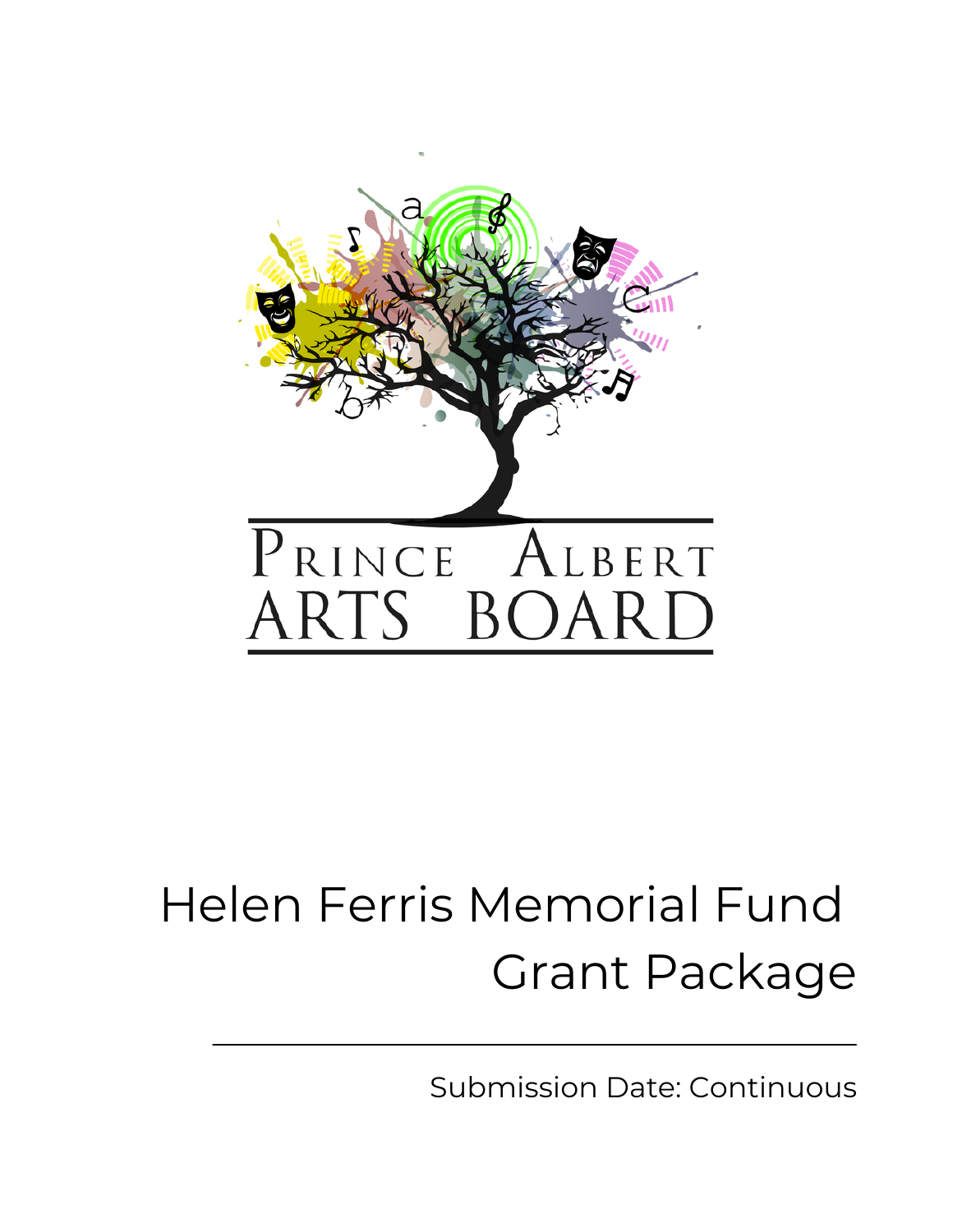



# **Table of Contents**

#### **General Information**

#### **How to Apply Online**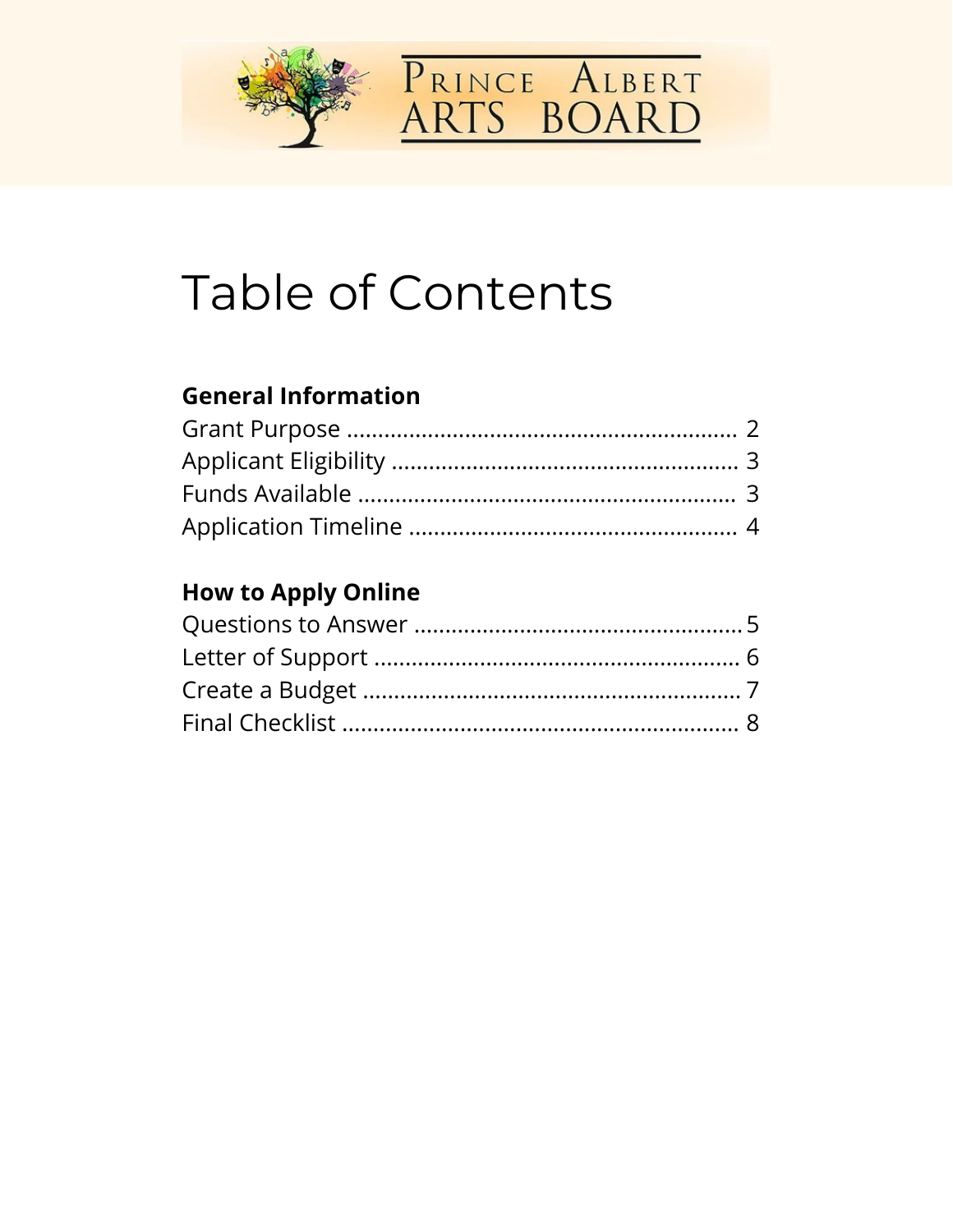



# General Information

#### **What is the grant's purpose?**

This grant provides an applicant between the ages of 10 and 30 the opportunity to further develop their artistic practice in the areas of visual arts, creative arts, media arts, music, drama, dance, and literature.

This grant can fund, but is not limited to, the following:

- a special project
- a unique opportunity
- travel expenses
- the purchase of materials
- a specific workshop, program, or intensive training

#### **Have a question?**

If you're unsure if your opportunity fits the above examples, please don't hesitate to email your questions to our Chair, Adreanna Boucher: [adreannag@yahoo.com](mailto:adreannag@yahoo.com)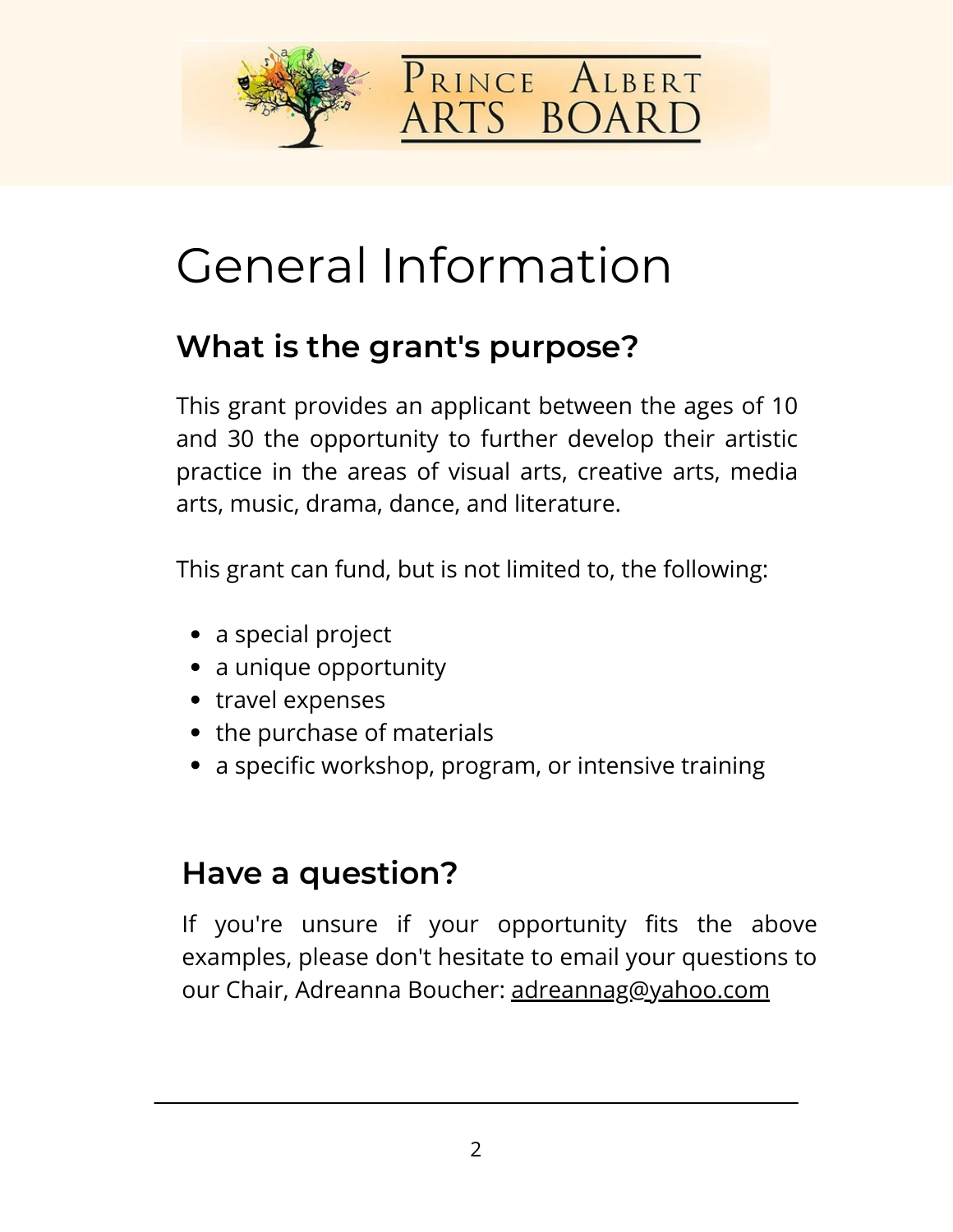



# General Information

### **Applicant Eligibility**



An applicant must be between the ages of 5 and 30 years.



An applicant must be a current student at an elementary, secondary, or post-secondary school in Prince Albert or immediate area.



An applicant must reside within Prince Albert or immediate area. The parent or legal guardian residence determines eligibility.

#### **Funds Available**



A maximum of \$500.00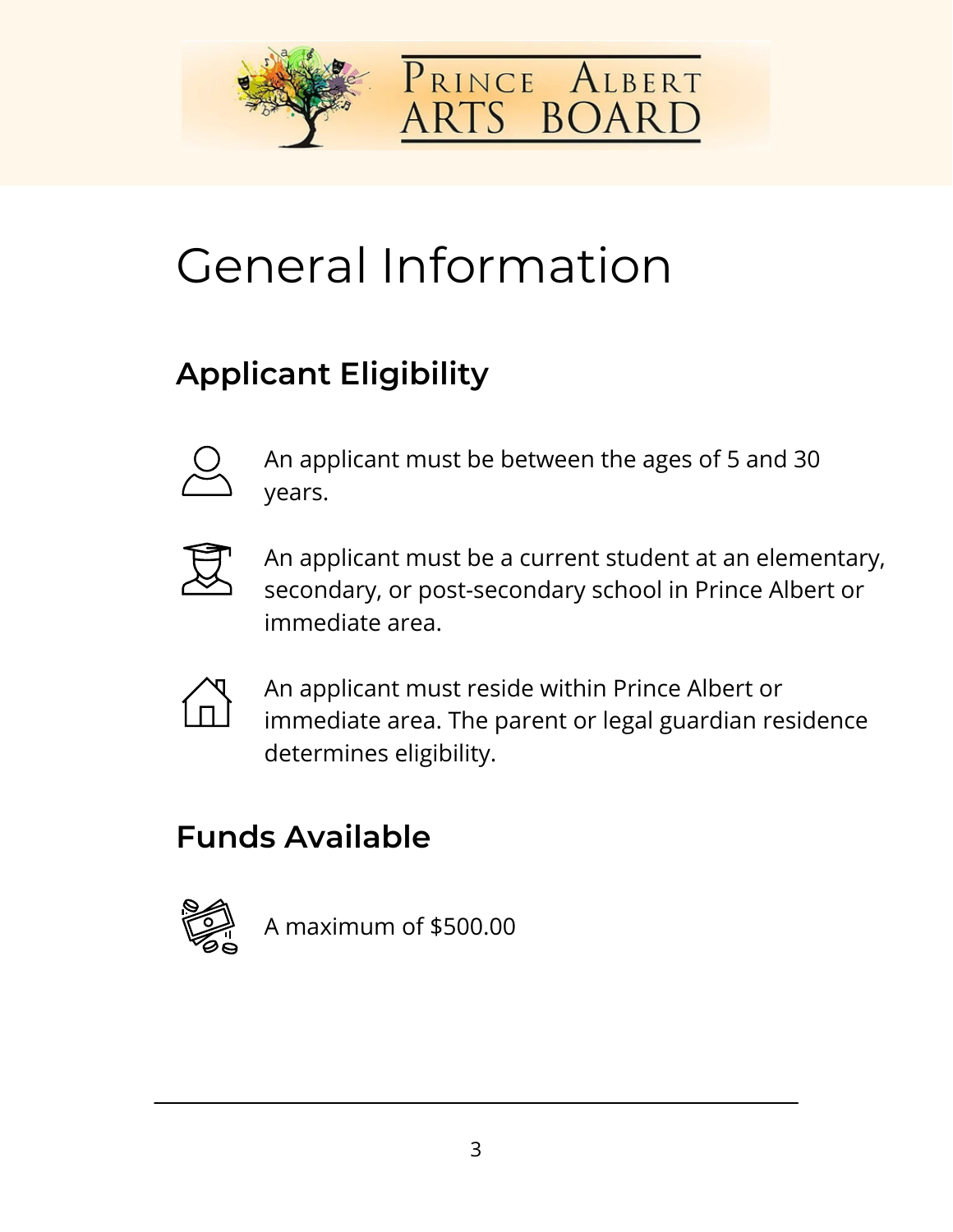



# General Information

#### **Application Timeline**

You've submitted your application online (see How to Apply Online section).

The application is reviewed by the Prince Albert Arts Board and a decision is made within the month.

The successful applicant is notified as soon as a decision is made; approximately 1 month from the submission date. 75% of grant is provided.

Within 1 month of activity completion, the final report is due from the grant recipient. The final 25% of the grant is provided when the form is complete.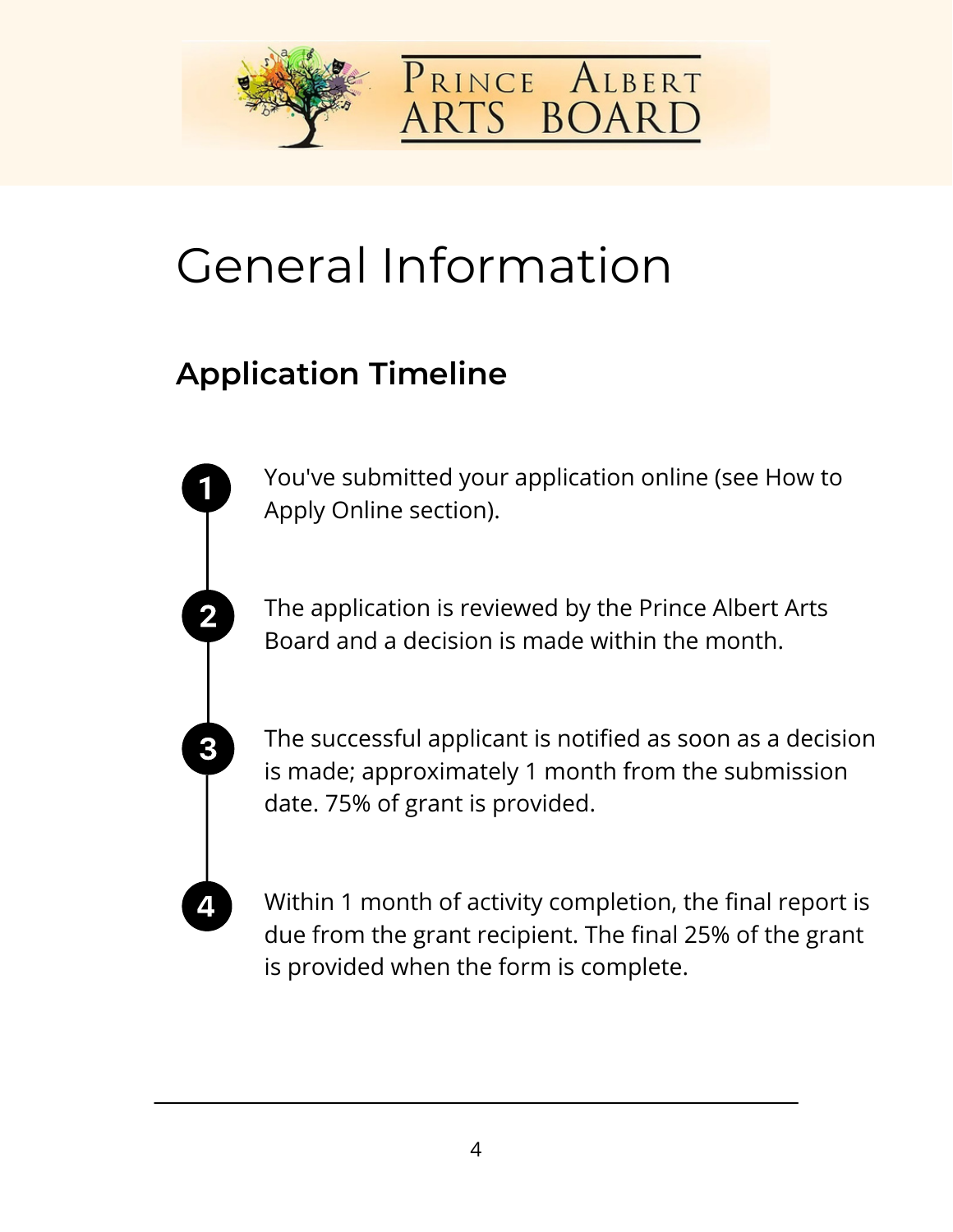



Once you've created a document with your answers to the following set of questions, you will copy and paste those answers into a fillable form found [on our website.](https://www.princealbertarts.ca/)

#### **Questions to Answer**

- Describe the opportunity for which the application is being made. 1
- Date(s) of the opportunity (if applicable). 2
- What are your goals for the opportunity (what do you want to get out of it)? 3
- How will it benefit you with your artistic education pursuits? 4
- Explain why this funding is needed. 5
- Do you have any other information or comments you'd like the Board to be aware of? 6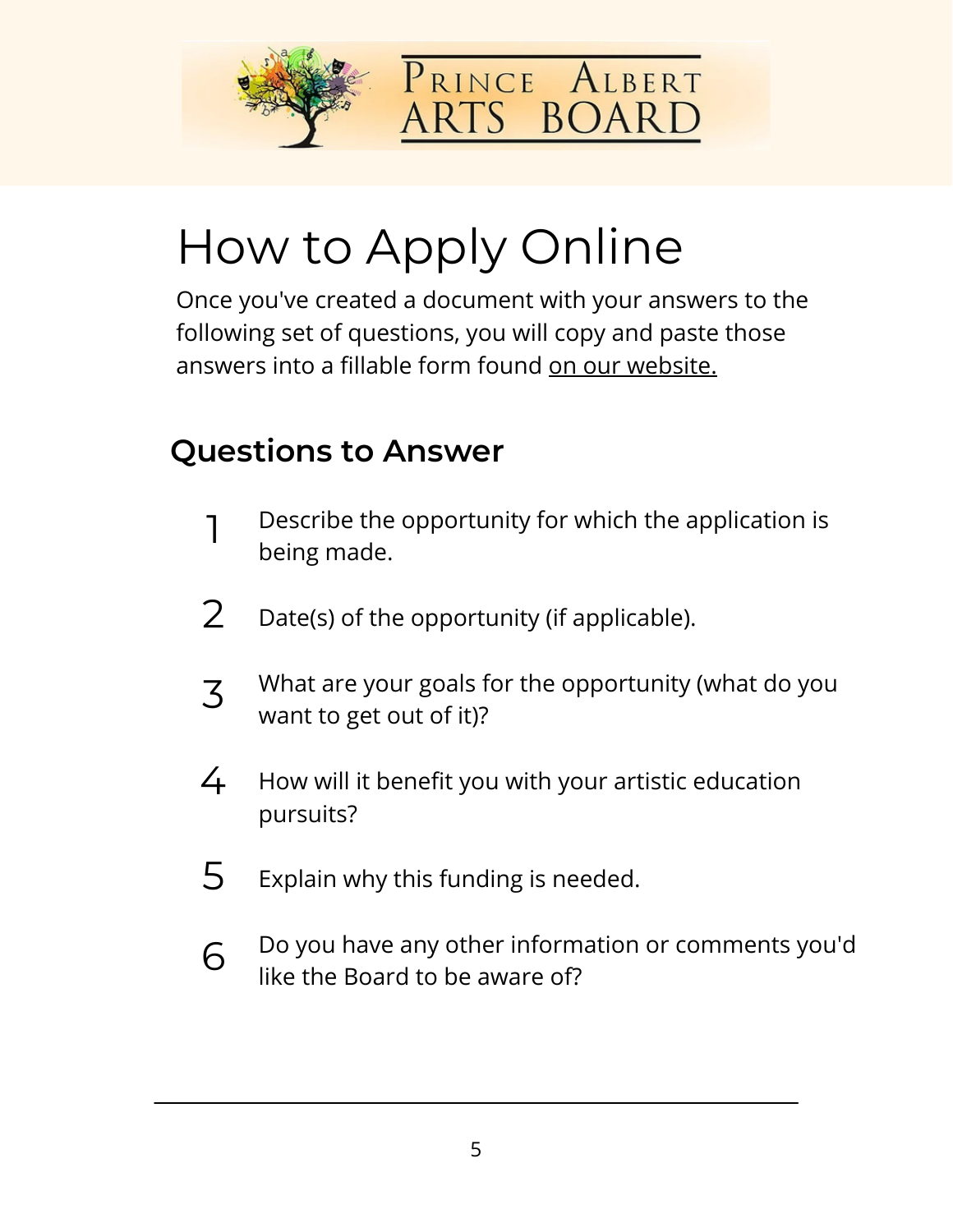



#### **Provide a Letter of Support**

The application shall include a letter of support from an individual (i.e. teacher, instructor), who has directly observed the capabilities of the applicant, but are not related to the applicant. This reference should address the **merit** of the applicant.

References may not be from those who will be delivering the training/program.



The letter may be in PDF format and attached to the online submission form when prompted.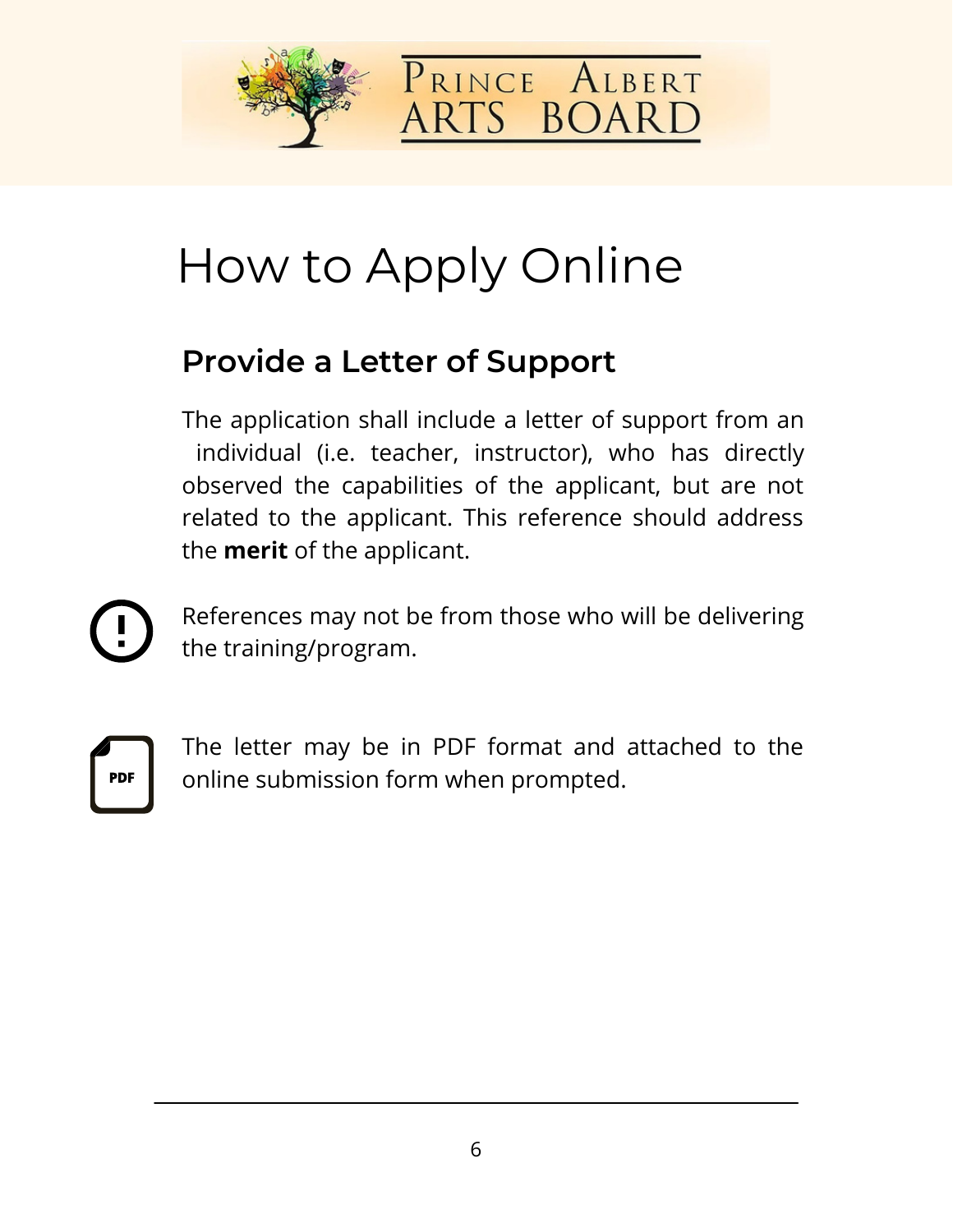



#### **Create a Budget**

You will be required to create a budget for your opportunity. You can find an Excel spreadsheet template on our websit[e here.](https://www.princealbertarts.ca/)



Please note that **Total Expenses must equal Total Revenue**. Indicate if any of the revenue noted in the budget below (under other) is not yet certain. Explain contingency arrangements if these funds are not received.

| <b>Expenses</b>                      |                      | Revenue                          |          |
|--------------------------------------|----------------------|----------------------------------|----------|
| Cost of workshop<br>Travel (mileage) | \$150.00<br>\$100.00 | Self-generated<br>Other:         | \$50.00  |
|                                      |                      | <b>Grant Amount</b><br>Requested | \$200.00 |
| <b>Total Expenses</b>                | \$250.00             | Total Revenue                    | \$250.00 |
|                                      |                      | These amounts must<br>match!     |          |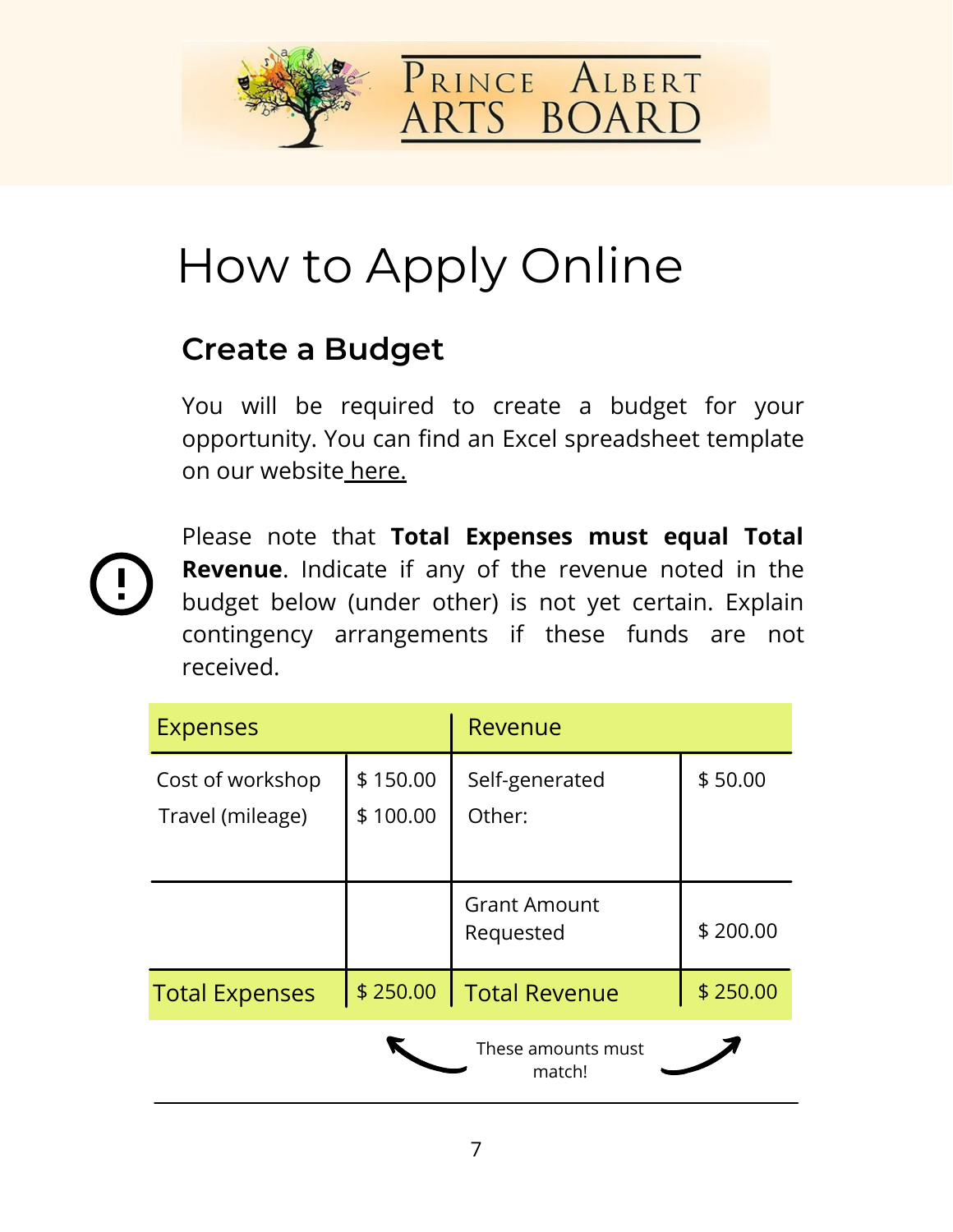



#### **Final Checklist**

Before you start filling in the online submission form, make sure you have the following ready:



A working document containing your question answers, ready to copy and paste into the submission form.



You have received your reference's Letter of Support for your application, and are ready to attach the PDF when the form prompts you.



You have created a budget for your opportunity, and have made sure that the Expenses and Revenue match. You are ready to attach a PDF of the spreadsheet when the form prompts you.



**NOTE**: photos of successful applicants will be shared online to promote the Helen Ferris Memorial Fund. If you do not wish for the Prince Albert Arts Board to use your photos, please indicate so in Question #6 (other information or comments).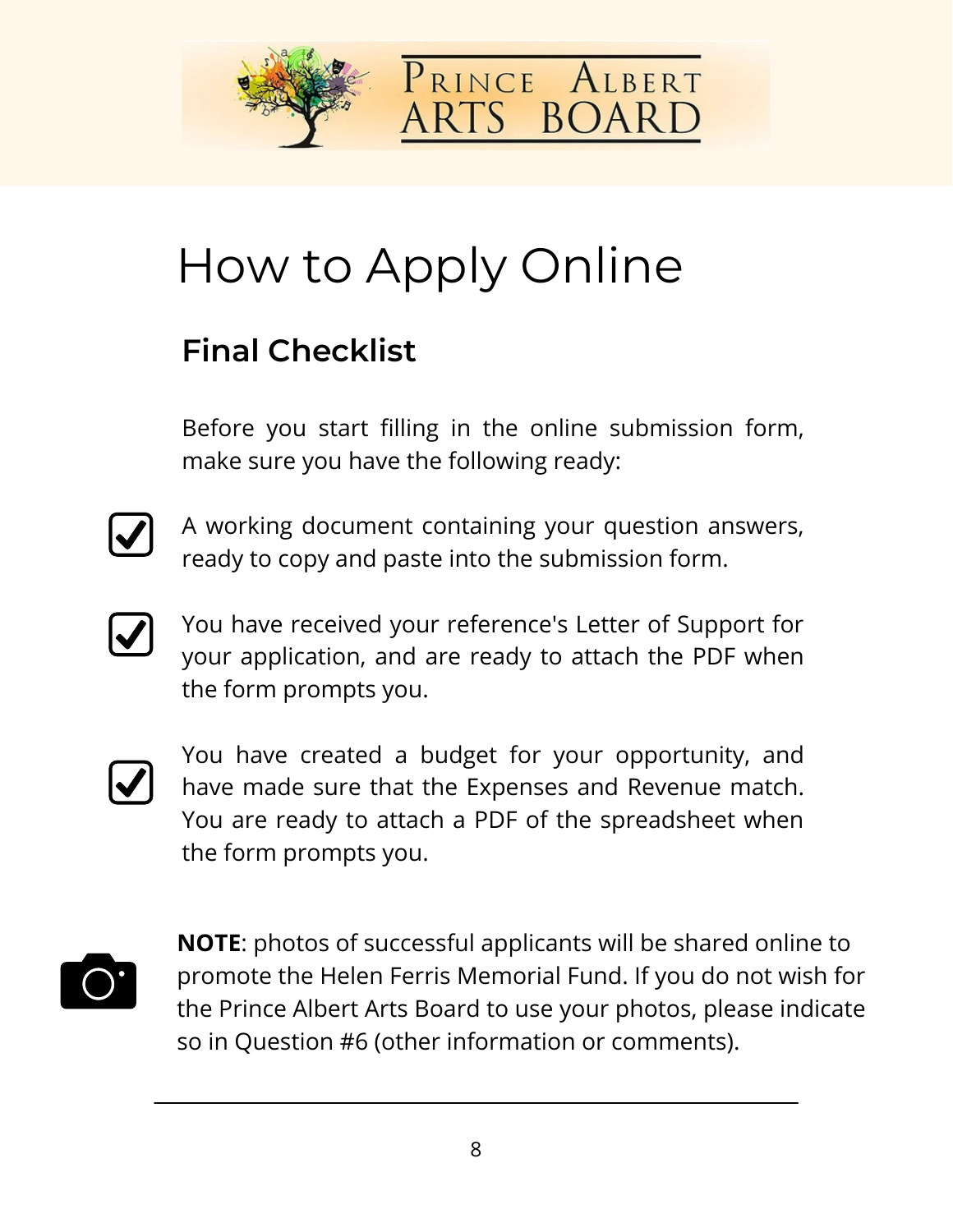

# Helen Ferris Memorial Fund Final Report Package

Submission Date: After Completion of your Activity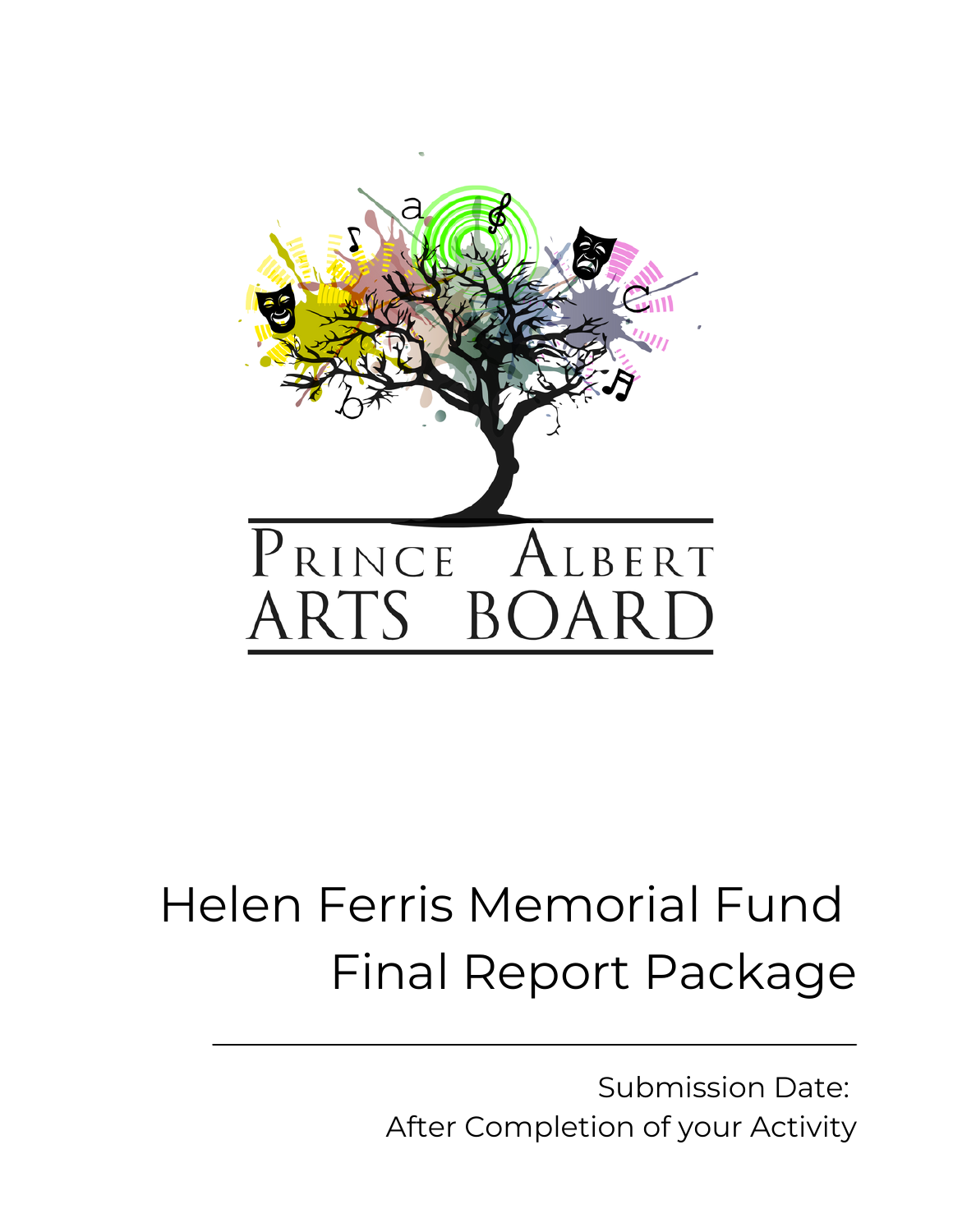



# Final Report

Upon completion of your activity/training, you will answer the following set of questions, and copy and [paste those answers into the final report form found on](https://www.princealbertarts.ca/) our website.

#### **Final Questions to Answer**

- Describe the activity/training that you completed with the help of this grant. 1
- List the date(s) of the opportunity. 2
- Were your goals met for the opportunity (what did you get out of it)? 3
- How did it benefit you with your artistic education pursuits? 4
- Do you have any other information or comments you'd like the Board to know? 5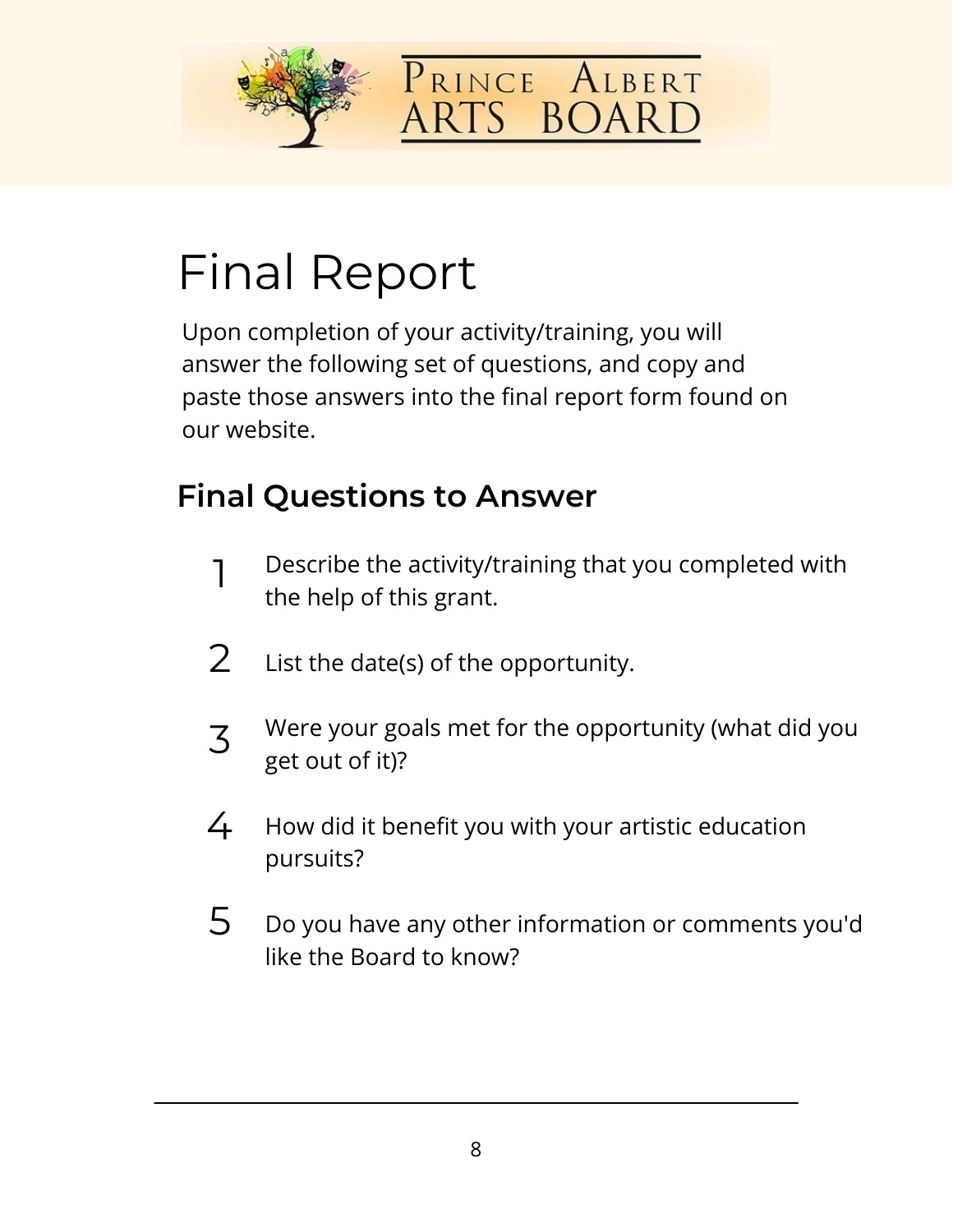



# Final Report

#### **Create your Final Budget**

You will be required to create a final budget for your opportunity with the actual expenses and income you accumulated. You can find an Excel spreadsheet template on our website.



Make sure to include images of all your receipts when prompted by the online form.